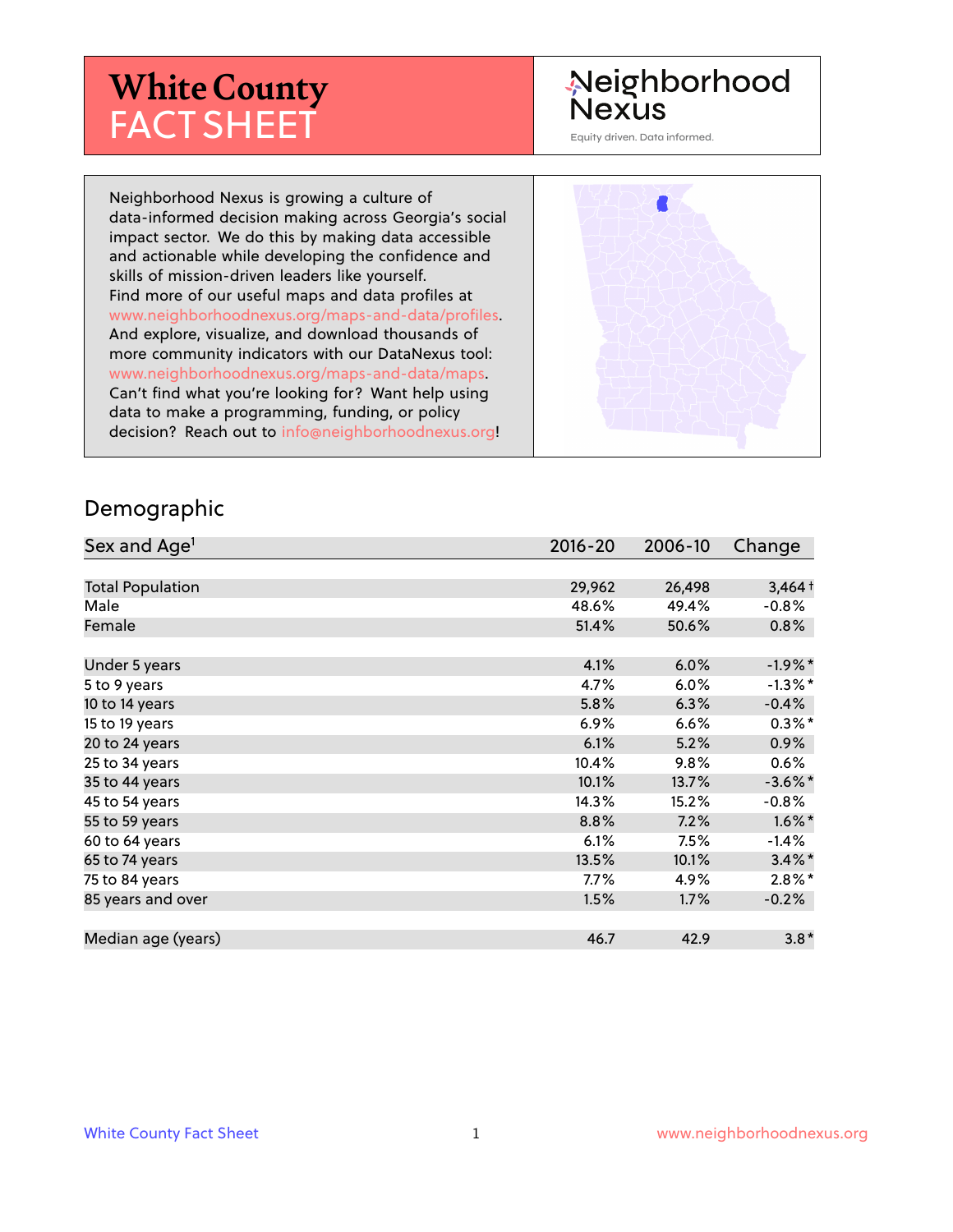# Demographic, continued...

| Race <sup>2</sup>                                            | $2016 - 20$ | 2006-10 | Change     |
|--------------------------------------------------------------|-------------|---------|------------|
| <b>Total population</b>                                      | 29,962      | 26,498  | $3,464+$   |
| One race                                                     | 98.5%       | 98.9%   | $-0.4%$    |
| White                                                        | 94.2%       | 96.2%   | $-2.0\%$ * |
| <b>Black or African American</b>                             | 2.5%        | 2.1%    | 0.3%       |
| American Indian and Alaska Native                            | 0.6%        | 0.3%    | 0.3%       |
| Asian                                                        | 0.6%        | 0.1%    | $0.5%$ *   |
| Native Hawaiian and Other Pacific Islander                   | 0.0%        | 0.1%    | $-0.1%$    |
| Some other race                                              | 0.6%        | 0.0%    | 0.6%       |
| Two or more races                                            | 1.5%        | 1.1%    | 0.4%       |
| Race alone or in combination with other race(s) <sup>3</sup> | $2016 - 20$ | 2006-10 | Change     |
| Total population                                             | 29,962      | 26,498  | $3,464+$   |
| White                                                        | 95.7%       | 97.1%   | $-1.4%$ *  |
| <b>Black or African American</b>                             | 2.7%        | 2.5%    | 0.2%       |
| American Indian and Alaska Native                            | 1.2%        | 1.0%    | 0.1%       |
| Asian                                                        | 0.7%        | 0.1%    | $0.5%$ *   |
| Native Hawaiian and Other Pacific Islander                   | 0.0%        | 0.1%    | $-0.1%$    |
| Some other race                                              | 1.3%        | 0.2%    | $1.1\%$ *  |
| Hispanic or Latino and Race <sup>4</sup>                     | $2016 - 20$ | 2006-10 | Change     |
| Total population                                             | 29,962      | 26,498  | $3,464+$   |
| Hispanic or Latino (of any race)                             | 3.3%        | 2.3%    | $0.9%$ +   |
| Not Hispanic or Latino                                       | 96.7%       | 97.7%   | $-0.9%$ †  |
| White alone                                                  | 92.3%       | 94.0%   | $-1.7%$ *  |
| Black or African American alone                              | 2.5%        | 2.1%    | 0.3%       |
| American Indian and Alaska Native alone                      | 0.5%        | 0.3%    | 0.2%       |
| Asian alone                                                  | 0.6%        | 0.1%    | $0.5%$ *   |
| Native Hawaiian and Other Pacific Islander alone             | 0.0%        | 0.1%    | $-0.1%$    |
| Some other race alone                                        | 0.0%        | 0.0%    | 0.0%       |
| Two or more races                                            | 0.9%        | 0.9%    | $-0.1%$    |
| U.S. Citizenship Status <sup>5</sup>                         | $2016 - 20$ | 2006-10 | Change     |
| Foreign-born population                                      | 696         | 504     | 192        |
| Naturalized U.S. citizen                                     | 78.9%       | 68.5%   | 10.4%      |
| Not a U.S. citizen                                           | 21.1%       | 31.5%   | $-10.4%$   |
| Citizen, Voting Age Population <sup>6</sup>                  | $2016 - 20$ | 2006-10 | Change     |
|                                                              |             |         |            |
| Citizen, 18 and over population                              | 24,257      | 20,453  | $3,804*$   |
| Male                                                         | 48.2%       | 48.5%   | $-0.3%$    |
| Female                                                       | 51.8%       | 51.5%   | 0.3%       |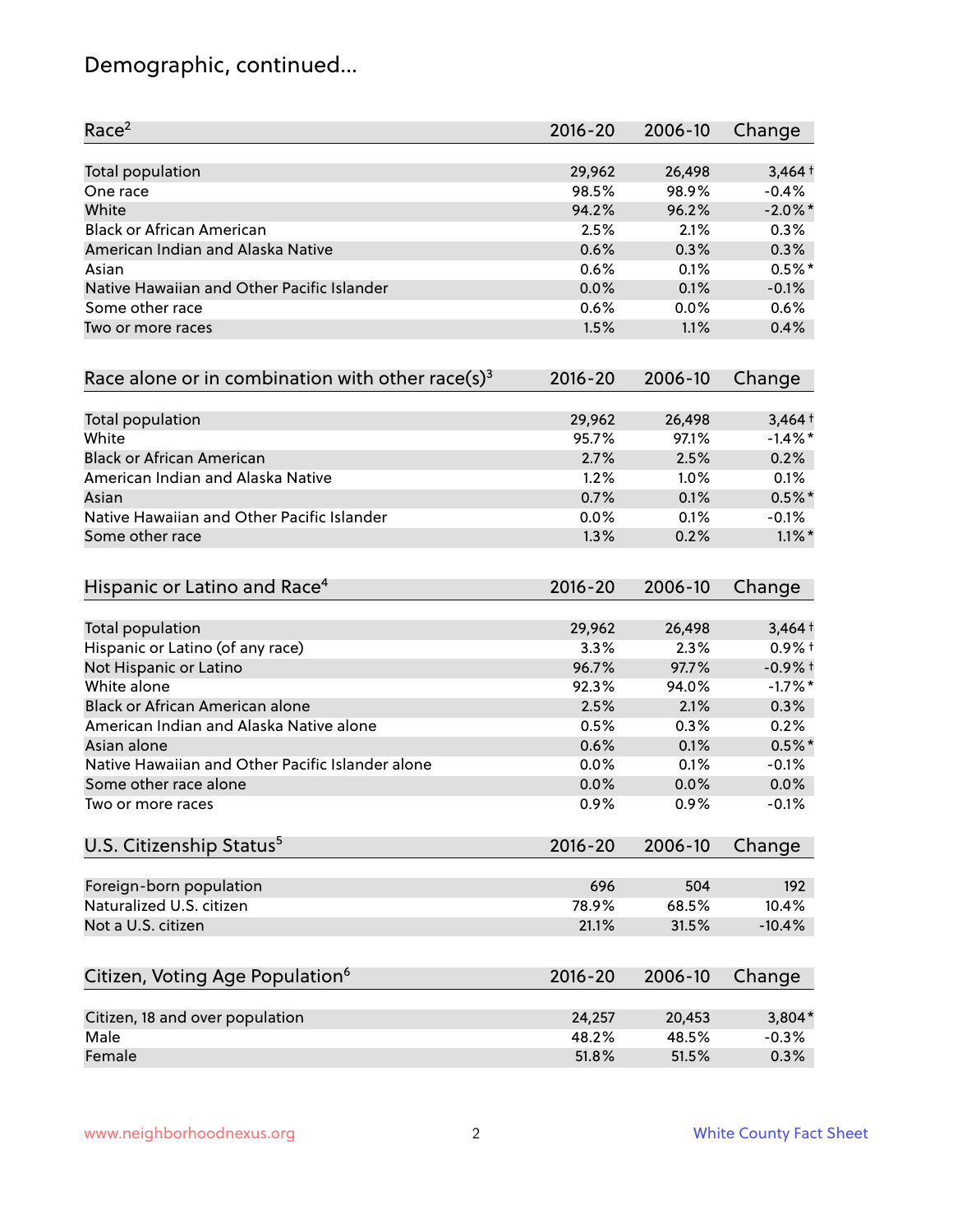#### Economic

| Income <sup>7</sup>                                 | $2016 - 20$ | 2006-10 | Change     |
|-----------------------------------------------------|-------------|---------|------------|
|                                                     |             |         |            |
| All households                                      | 11,727      | 12,063  | $-336$     |
| Less than \$10,000                                  | 4.2%        | 10.7%   | $-6.5%$ *  |
| \$10,000 to \$14,999                                | 4.1%        | 7.0%    | $-2.9\%$ * |
| \$15,000 to \$24,999                                | 8.3%        | 15.1%   | $-6.8\%$ * |
| \$25,000 to \$34,999                                | 10.0%       | 10.1%   | $-0.2%$    |
| \$35,000 to \$49,999                                | 18.6%       | 15.3%   | 3.3%       |
| \$50,000 to \$74,999                                | 18.2%       | 20.8%   | $-2.7%$    |
| \$75,000 to \$99,999                                | 17.5%       | 9.2%    | $8.3\%$ *  |
| \$100,000 to \$149,999                              | 12.6%       | 7.0%    | $5.6\%$ *  |
| \$150,000 to \$199,999                              | 4.2%        | 3.4%    | $0.9\%$    |
| \$200,000 or more                                   | 2.4%        | 1.5%    | 0.9%       |
| Median household income (dollars)                   | 55,788      | 41,756  | 14,032*    |
| Mean household income (dollars)                     | 70,111      | 53,790  | 16,321*    |
| With earnings                                       | 72.8%       | 74.7%   | $-1.9%$    |
| Mean earnings (dollars)                             | 63,581      | 53,899  | 9,682*     |
| <b>With Social Security</b>                         | 41.8%       | 32.9%   | 8.9%*      |
| Mean Social Security income (dollars)               | 22,428      | 14,463  | 7,965*     |
| With retirement income                              | 29.3%       | 18.1%   | $11.2\%$ * |
| Mean retirement income (dollars)                    | 29,225      | 20,627  | 8,598*     |
| With Supplemental Security Income                   | 4.1%        | 5.2%    | $-1.1%$    |
| Mean Supplemental Security Income (dollars)         | 8,154       | 6,809   | 1,344      |
| With cash public assistance income                  | 1.1%        | 1.8%    | $-0.7%$    |
| Mean cash public assistance income (dollars)        | 2,428       | 6,334   | $-3,906*$  |
| With Food Stamp/SNAP benefits in the past 12 months | 10.2%       | 12.1%   | $-1.8%$    |
|                                                     |             |         |            |
| Families                                            | 8,733       | 8,777   | -44        |
| Less than \$10,000                                  | 2.8%        | 5.5%    | $-2.7%$    |
| \$10,000 to \$14,999                                | 1.4%        | 7.0%    | $-5.7%$ *  |
| \$15,000 to \$24,999                                | 6.1%        | 11.9%   | $-5.8\%$ * |
| \$25,000 to \$34,999                                | 8.4%        | 9.6%    | $-1.2%$    |
| \$35,000 to \$49,999                                | 19.6%       | 14.2%   | $5.4\%$ *  |
| \$50,000 to \$74,999                                | 17.0%       | 24.7%   | $-7.7\%$ * |
| \$75,000 to \$99,999                                | 21.8%       | 11.5%   | 10.4%*     |
| \$100,000 to \$149,999                              | 14.7%       | $9.1\%$ | $5.6\%$ *  |
| \$150,000 to \$199,999                              | 5.3%        | 4.6%    | 0.7%       |
| \$200,000 or more                                   | 3.0%        | 2.0%    | 1.0%       |
| Median family income (dollars)                      | 70,225      | 50,981  | 19,244*    |
| Mean family income (dollars)                        | 78,984      | 63,305  | 15,678 *   |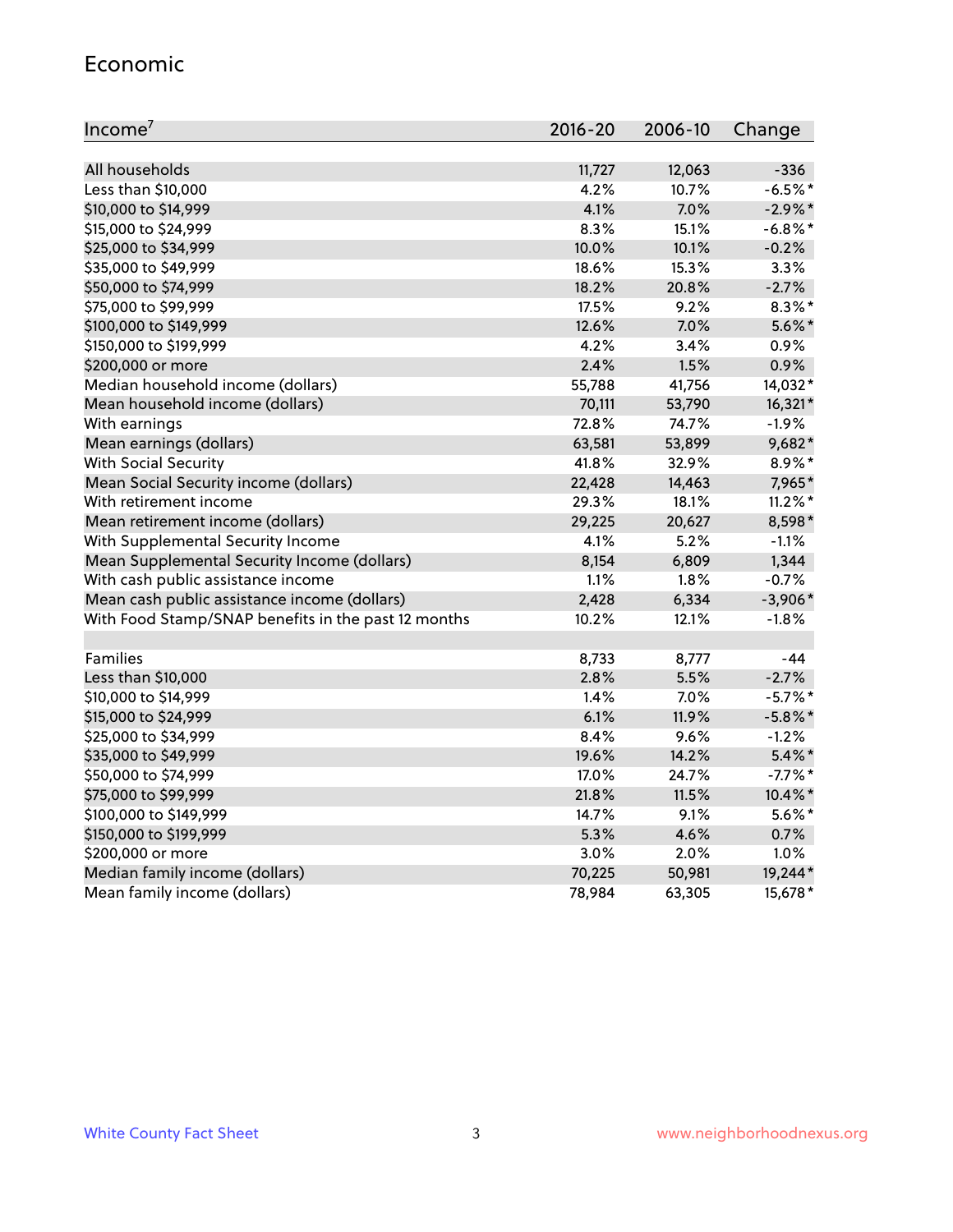#### Economic, continued...

| Income, continued <sup>8</sup>                           | $2016 - 20$ | 2006-10 | Change      |
|----------------------------------------------------------|-------------|---------|-------------|
|                                                          |             |         |             |
| Nonfamily households                                     | 2,994       | 3,286   | $-292$      |
| Median nonfamily income (dollars)                        | 33,804      | 20,804  | 13,000*     |
| Mean nonfamily income (dollars)                          | 41,571      | 26,053  | 15,518 *    |
|                                                          |             |         |             |
| Median earnings for workers (dollars)                    | 30,192      | 28,442  | 1,750       |
| Median earnings for male full-time, year-round workers   | 45,441      | 40,265  | 5,176*      |
| (dollars)                                                |             |         |             |
| Median earnings for female full-time, year-round workers | 34,859      | 31,061  | 3,798*      |
| (dollars)                                                |             |         |             |
|                                                          |             |         |             |
| Per capita income (dollars)                              | 28,340      | 23,680  | 4,660*      |
|                                                          |             |         |             |
|                                                          | $2016 - 20$ | 2006-10 |             |
| Families and People Below Poverty Level <sup>9</sup>     |             |         | Change      |
| <b>All families</b>                                      | 8.2%        | 16.9%   | $-8.7\%$ *  |
| With related children under 18 years                     | 15.0%       | 27.6%   | $-12.6\%$ * |
| With related children under 5 years only                 | 24.9%       | 55.6%   | $-30.7%$ *  |
| Married couple families                                  | 4.9%        | 11.0%   | $-6.1\%$ *  |
| With related children under 18 years                     | 6.2%        | 17.1%   | $-10.9\%$ * |
| With related children under 5 years only                 | 0.0%        | 31.0%   | $-31.0%$    |
| Families with female householder, no husband present     | 22.5%       | 38.5%   | $-16.0%$    |
| With related children under 18 years                     | 46.9%       | 49.6%   | $-2.7%$     |
| With related children under 5 years only                 | 93.4%       | 78.1%   | 15.3%       |
|                                                          |             |         |             |
| All people                                               | 11.3%       | 19.4%   | $-8.1\%$ *  |
| Under 18 years                                           | 18.1%       | 24.4%   | $-6.3%$     |
| Related children under 18 years                          | 17.1%       | 23.8%   | $-6.8%$     |
| Related children under 5 years                           | 20.4%       | 41.3%   | $-20.9%$ *  |
| Related children 5 to 17 years                           | 16.1%       | 17.5%   | $-1.4%$     |
| 18 years and over                                        | 9.8%        | 18.0%   | $-8.2\%$ *  |
| 18 to 64 years                                           | 12.0%       | 19.6%   | $-7.6\%$ *  |
| 65 years and over                                        | 4.3%        | 12.0%   | $-7.8%$ *   |
| People in families                                       | 8.4%        | 16.5%   | $-8.1\%$ *  |
| Unrelated individuals 15 years and over                  | 28.4%       | 36.0%   | $-7.5%$     |
|                                                          |             |         |             |
| Non-Hispanic white people                                | 11.5%       | 19.3%   | $-7.8%$ *   |
| Black or African-American people                         | 3.5%        | 18.8%   | $-15.4%$    |
| Asian people                                             | 21.1%       | 0.0%    | 21.1%       |
| Hispanic or Latino people                                | 8.0%        | 15.0%   | $-7.0%$     |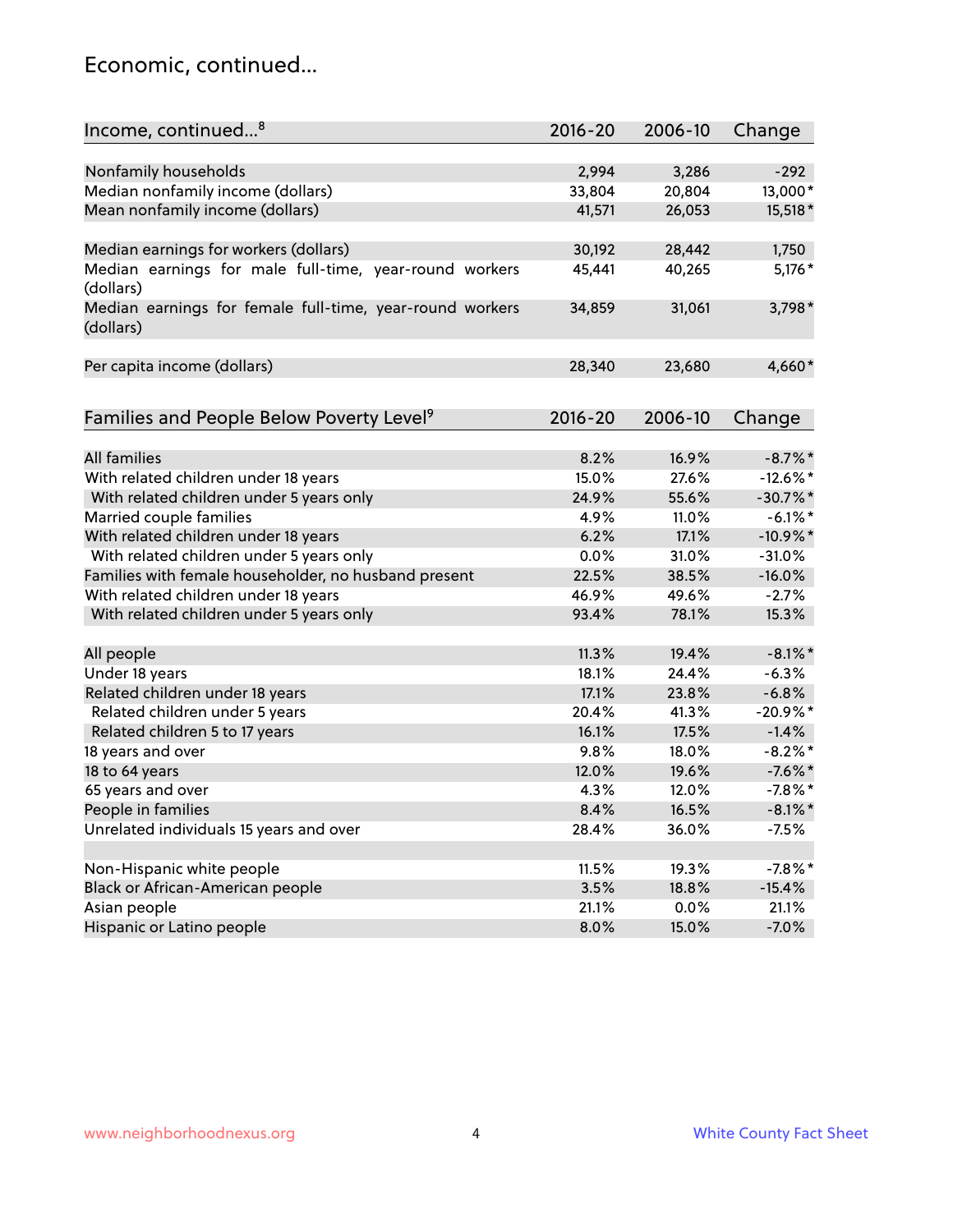# Employment

| Employment Status <sup>10</sup>                                                               | 2010        | 2020    | Change     |
|-----------------------------------------------------------------------------------------------|-------------|---------|------------|
| In Labor Force                                                                                | 16,197      | 12,902  | 12,902     |
| <b>Unemployment Rate</b>                                                                      | 4.4%        | 10.2%   | $-5.8%$    |
| Industry <sup>11</sup>                                                                        | $2016 - 20$ | 2006-10 | Change     |
| Civilian employed population 16 years and over                                                | 13,498      | 12,409  | 1,089*     |
| Agriculture, forestry, fishing and hunting, and mining                                        | 1.7%        | 1.6%    | 0.0%       |
| Construction                                                                                  | 7.0%        | 10.8%   | $-3.8\%$ * |
| Manufacturing                                                                                 | 11.3%       | 13.3%   | $-2.1%$    |
| Wholesale trade                                                                               | 2.4%        | 3.2%    | $-0.8%$    |
| Retail trade                                                                                  | 10.9%       | 13.0%   | $-2.1%$    |
| Transportation and warehousing, and utilities                                                 | 5.5%        | 2.9%    | $2.5\%$ *  |
| Information                                                                                   | 2.0%        | 1.5%    | 0.5%       |
| Finance and insurance, and real estate and rental and leasing                                 | 4.6%        | 3.9%    | 0.7%       |
| Professional, scientific, and management, and administrative<br>and waste management services | 7.0%        | 8.7%    | $-1.7%$    |
| Educational services, and health care and social assistance                                   | 21.2%       | 19.1%   | 2.1%       |
| Arts, entertainment, and recreation, and accommodation and<br>food services                   | 15.1%       | 11.2%   | 3.9%*      |
| Other services, except public administration                                                  | 4.3%        | 3.9%    | 0.5%       |
| <b>Public administration</b>                                                                  | 7.1%        | 6.9%    | 0.3%       |
| Occupation <sup>12</sup>                                                                      | $2016 - 20$ | 2006-10 | Change     |
|                                                                                               |             |         |            |
| Civilian employed population 16 years and over                                                | 13,498      | 12,409  | 1,089*     |
| Management, business, science, and arts occupations                                           | 32.6%       | 31.7%   | 0.9%       |
| Service occupations                                                                           | 20.3%       | 15.2%   | $5.0\%$ *  |
| Sales and office occupations                                                                  | 21.7%       | 26.9%   | $-5.2%$ *  |
| Natural<br>resources,<br>construction,<br>and<br>maintenance<br>occupations                   | 10.5%       | 13.5%   | $-3.0%$    |
| Production, transportation, and material moving occupations                                   | 15.0%       | 12.7%   | 2.3%       |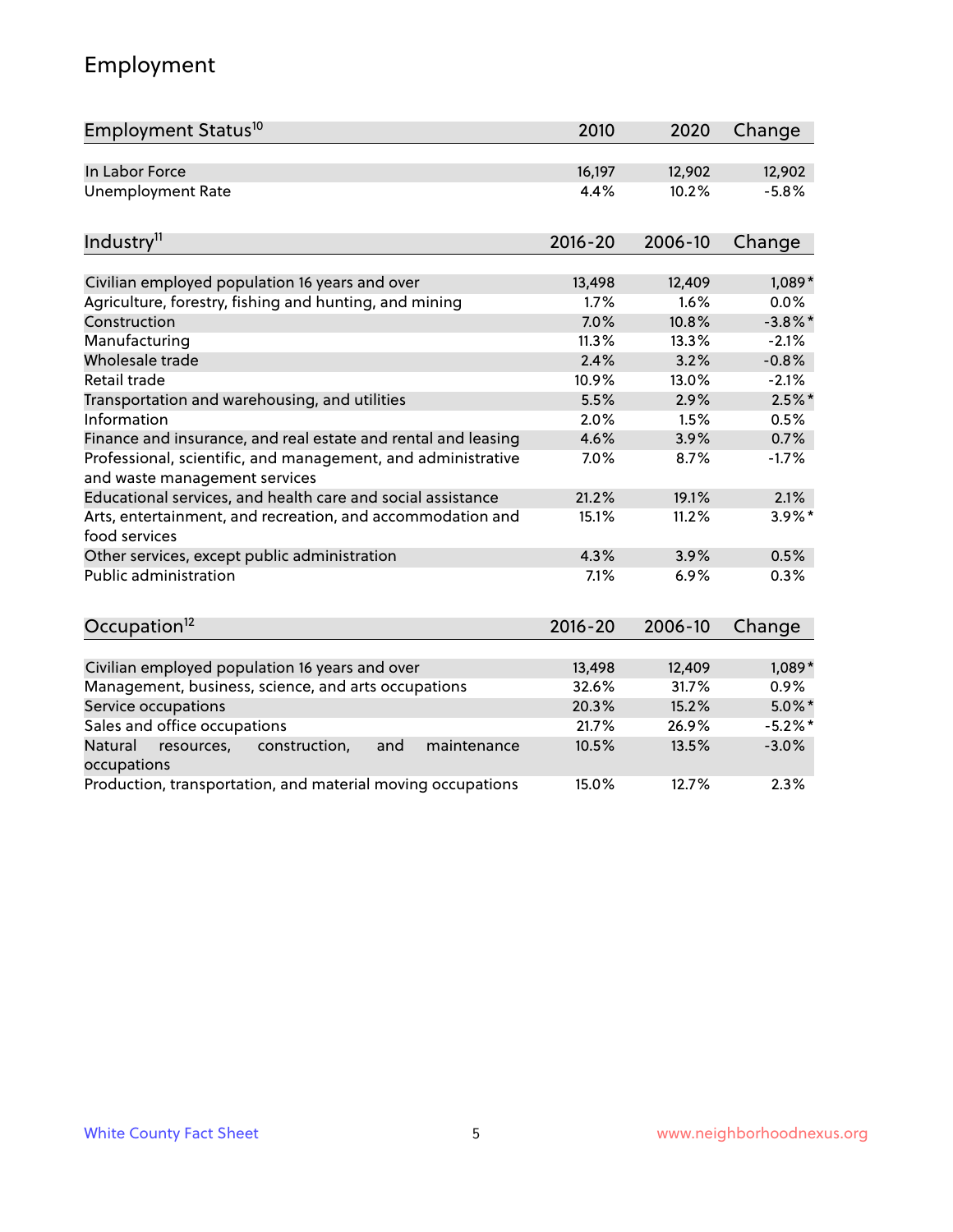# Employment, continued...

| Class of Worker <sup>13</sup>                          | $2016 - 20$ | 2006-10 | Change   |
|--------------------------------------------------------|-------------|---------|----------|
| Civilian employed population 16 years and over         | 13,498      | 12,409  | 1,089*   |
| Private wage and salary workers                        | 72.7%       | 71.3%   | 1.4%     |
| Government workers                                     | 18.7%       | 17.5%   | 1.2%     |
| Self-employed in own not incorporated business workers | 8.6%        | 11.0%   | $-2.4%$  |
| Unpaid family workers                                  | 0.0%        | 0.2%    | $-0.2%$  |
| Job Flows <sup>14</sup>                                | 2019        | 2010    | Change   |
| Total Jobs in county                                   | 9,146       | 5,668   | 3,478    |
| Held by residents of county                            | 38.3%       | 51.0%   | $-12.7%$ |
|                                                        | 61.7%       | 49.0%   | 12.7%    |
| Held by non-residents of county                        |             |         |          |
| Jobs by Industry Sector <sup>15</sup>                  | 2019        | 2010    | Change   |
| Total Jobs in county                                   | 9,146       | 5,668   | 3,478    |
| Goods Producing sectors                                | 21.3%       | 23.1%   | $-1.8%$  |
| Trade, Transportation, and Utilities sectors           | 16.1%       | 21.1%   | $-5.1%$  |
| All Other Services sectors                             | 62.6%       | 55.8%   | 6.8%     |
|                                                        |             |         |          |
| Total Jobs in county held by county residents          | 3,499       | 2,888   | 611      |
| <b>Goods Producing sectors</b>                         | 22.4%       | 20.8%   | 1.6%     |
| Trade, Transportation, and Utilities sectors           | 14.4%       | 18.0%   | $-3.5%$  |
| All Other Services sectors                             | 63.2%       | 61.2%   | 1.9%     |
| Jobs by Earnings <sup>16</sup>                         | 2019        | 2010    | Change   |
|                                                        |             |         |          |
| Total Jobs in county                                   | 9,146       | 5,668   | 3,478    |
| Jobs with earnings \$1250/month or less                | 33.5%       | 33.9%   | $-0.3%$  |
| Jobs with earnings \$1251/month to \$3333/month        | 38.9%       | 41.7%   | $-2.8%$  |
| Jobs with earnings greater than \$3333/month           | 27.6%       | 24.4%   | 3.2%     |
| Total Jobs in county held by county residents          | 3,499       | 2,888   | 611      |
| Jobs with earnings \$1250/month or less                | 33.2%       | 38.5%   | $-5.3%$  |
| Jobs with earnings \$1251/month to \$3333/month        | 40.2%       | 39.2%   | $1.0\%$  |
| Jobs with earnings greater than \$3333/month           | 26.6%       | 22.3%   | 4.3%     |
|                                                        |             |         |          |
| Jobs by Age of Worker <sup>17</sup>                    | 2019        | 2010    | Change   |
| Total Jobs in county                                   | 9,146       | 5,668   | 3,478    |
| Jobs with workers age 29 or younger                    | 24.1%       | 22.5%   | 1.6%     |
| Jobs with workers age 30 to 54                         | 48.5%       | 56.8%   | $-8.3%$  |
| Jobs with workers age 55 or older                      | 27.4%       | 20.7%   | 6.7%     |
|                                                        |             |         |          |
| Total Jobs in county held by county residents          | 3,499       | 2,888   | 611      |
| Jobs with workers age 29 or younger                    | 23.6%       | 21.3%   | 2.3%     |
| Jobs with workers age 30 to 54                         | 48.4%       | 55.6%   | $-7.2%$  |
| Jobs with workers age 55 or older                      | 28.0%       | 23.1%   | 4.9%     |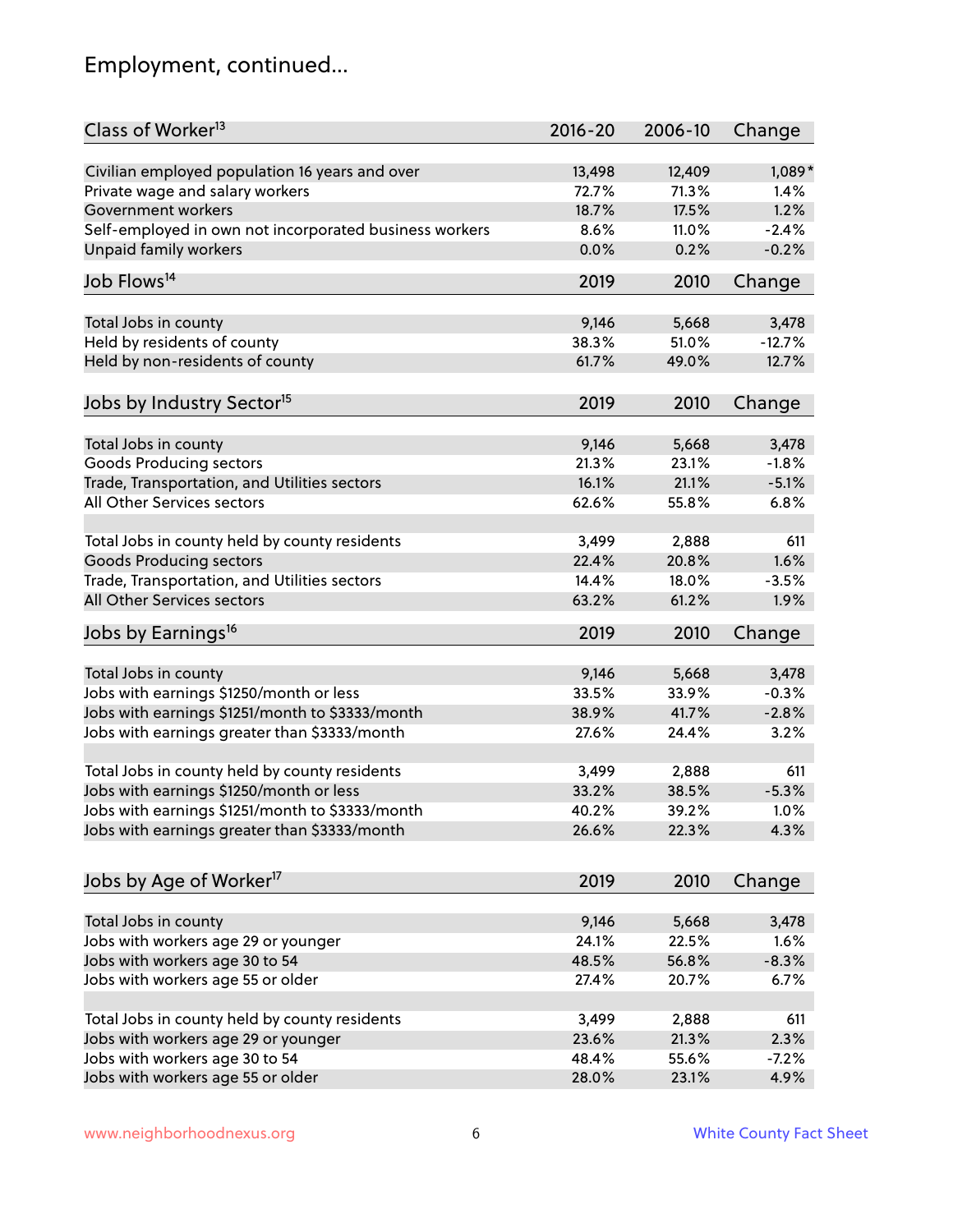#### Education

| Early Learning <sup>18</sup>                        |              |              | 2022         |
|-----------------------------------------------------|--------------|--------------|--------------|
| Licensed Capacity of Early Learning Centers         |              |              | 497          |
| Licenced capacity per 1,000 children ages 0-4       |              |              | 328.5        |
| School Enrollment <sup>19</sup>                     | 2022         | 2010         | Change       |
|                                                     |              |              |              |
| <b>Enrolled in Public School</b>                    | 3,788        | 3,871        | $-83$        |
| White<br><b>Black or African-American</b>           | 87.6%        | 90.0%        | $-2.4%$      |
|                                                     | 1.6%         | 1.4%         | 0.1%         |
| Asian                                               | 0.5%         | 0.0%         | 0.5%         |
| <b>Native American</b><br>Pacific Islander          | 0.1%<br>0.0% | 0.0%         | 0.1%         |
| <b>Biracial or Multi-Racial</b>                     | 4.7%         | 0.0%<br>4.0% | 0.0%<br>0.8% |
|                                                     |              |              |              |
| Hispanic or Latino                                  | 5.5%         | 3.7%         | 1.8%         |
| Georgia Milestones: 3rd Grade Reading <sup>20</sup> |              |              | 2019         |
| <b>Number of Students Tested</b>                    |              |              | 291          |
| Proficient or Distinguished                         |              |              | 54.3%        |
| Georgia Milestones: 8th Grade Math <sup>21</sup>    |              |              | 2019         |
|                                                     |              |              |              |
| Number of Students Tested                           |              |              | 314          |
| Proficient or Distinguished                         |              |              | 48.1%        |
| Graduation Rates <sup>22</sup>                      | 2021         | 2012         | Change       |
|                                                     |              |              |              |
| Cohort                                              | 273          | 263          | 10           |
| <b>High School Graduation Rate</b>                  | 93.8%        | 90.1%        | 3.7%         |
| Educational Attainment <sup>23</sup>                | $2016 - 20$  | 2006-10      | Change       |
| Population 25 years and over                        | 21,695       | 18,526       | $3,169*$     |
| Less than 9th grade                                 | 3.5%         | 5.2%         | $-1.7%$ *    |
| 9th to 12th grade, no diploma                       | 11.8%        | 11.6%        | 0.2%         |
| High school graduate (includes equivalency)         | 31.7%        | 36.4%        | $-4.7\%$ *   |
| Some college, no degree                             | 24.7%        | 20.6%        | $4.1\%$ *    |
| Associate's degree                                  | 8.1%         | 6.7%         | 1.4%         |
| Bachelor's degree                                   | 12.0%        | 10.4%        | 1.6%         |
|                                                     |              |              |              |
| Graduate or professional degree                     | 8.2%         | 9.1%         | $-0.9%$      |
| Percent high school graduate or higher              | 84.7%        | 83.3%        | 1.5%         |
| Percent bachelor's degree or higher                 | 20.2%        | 19.6%        | 0.7%         |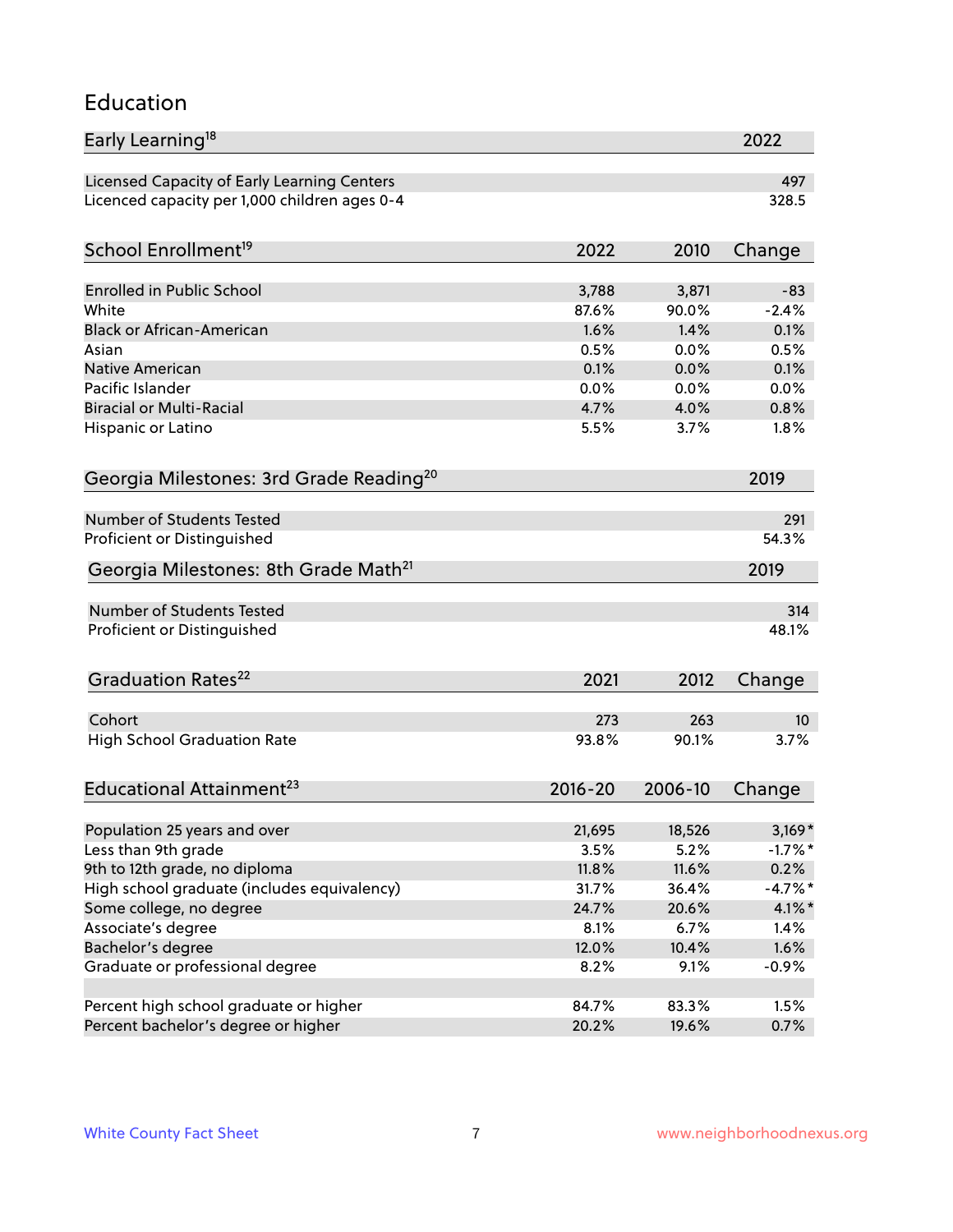#### Housing

| Households by Type <sup>24</sup>                     | 2016-20     | 2006-10       | Change     |
|------------------------------------------------------|-------------|---------------|------------|
|                                                      |             |               |            |
| <b>Total households</b>                              | 11,727      | 12,063        | $-336$     |
| Family households (families)                         | 74.5%       | 72.8%         | 1.7%       |
| With own children under 18 years                     | 25.8%       | 31.1%         | $-5.3\%$ * |
| Married-couple family                                | 58.0%       | 56.8%         | 1.1%       |
| With own children of the householder under 18 years  | 18.4%       | 20.8%         | $-2.4%$    |
| Male householder, no wife present, family            | 3.1%        | 4.3%          | $-1.2%$    |
| With own children of the householder under 18 years  | 1.8%        | 3.3%          | $-1.5%$    |
| Female householder, no husband present, family       | 13.4%       | 11.7%         | 1.7%       |
| With own children of the householder under 18 years  | 5.6%        | 6.9%          | $-1.4%$    |
| Nonfamily households                                 | 25.5%       | 27.2%         | $-1.7%$    |
| Householder living alone                             | 20.8%       | 23.7%         | $-2.9%$    |
| 65 years and over                                    | 12.0%       | 8.8%          | $3.1\%$ *  |
| Households with one or more people under 18 years    | 29.5%       | 35.4%         | $-5.9\%$ * |
| Households with one or more people 65 years and over | 39.0%       | 27.5%         | $11.5\%$ * |
|                                                      |             |               |            |
| Average household size                               | 2.52        | 2.17          | $0.34*$    |
| Average family size                                  | 2.88        | 2.54          | $0.34*$    |
| Housing Occupancy <sup>25</sup>                      | $2016 - 20$ | 2006-10       | Change     |
|                                                      |             |               |            |
| Total housing units                                  | 16,341      | 15,014        | $1,327*$   |
| Occupied housing units                               | 71.8%       | 80.3%         | $-8.6\%$ * |
| Vacant housing units                                 | 28.2%       | 19.7%         | $8.6\%$ *  |
| Homeowner vacancy rate                               | 1.7         | 3.7           | $-2.0$     |
| Rental vacancy rate                                  | 17.2        | 16.7          | 0.5        |
|                                                      |             |               |            |
| Units in Structure <sup>26</sup>                     | $2016 - 20$ | 2006-10       | Change     |
| Total housing units                                  | 16,341      | 15,014        | $1,327*$   |
| 1-unit, detached                                     | 71.7%       | 73.1%         | $-1.3%$    |
| 1-unit, attached                                     | 0.1%        | 1.2%          | $-1.0\%$ * |
| 2 units                                              | 0.9%        | 1.3%          | $-0.4%$    |
| 3 or 4 units                                         | 1.6%        | 1.5%          | 0.0%       |
|                                                      | 4.1%        | 2.7%          | $1.4\%$ *  |
| 5 to 9 units<br>10 to 19 units                       | 0.4%        | 0.0%          | 0.4%       |
|                                                      | 0.5%        |               | 0.4%       |
| 20 or more units<br>Mobile home                      | 20.1%       | 0.1%<br>19.7% | 0.4%       |
| Boat, RV, van, etc.                                  | 0.5%        | 0.5%          | 0.0%       |
|                                                      |             |               |            |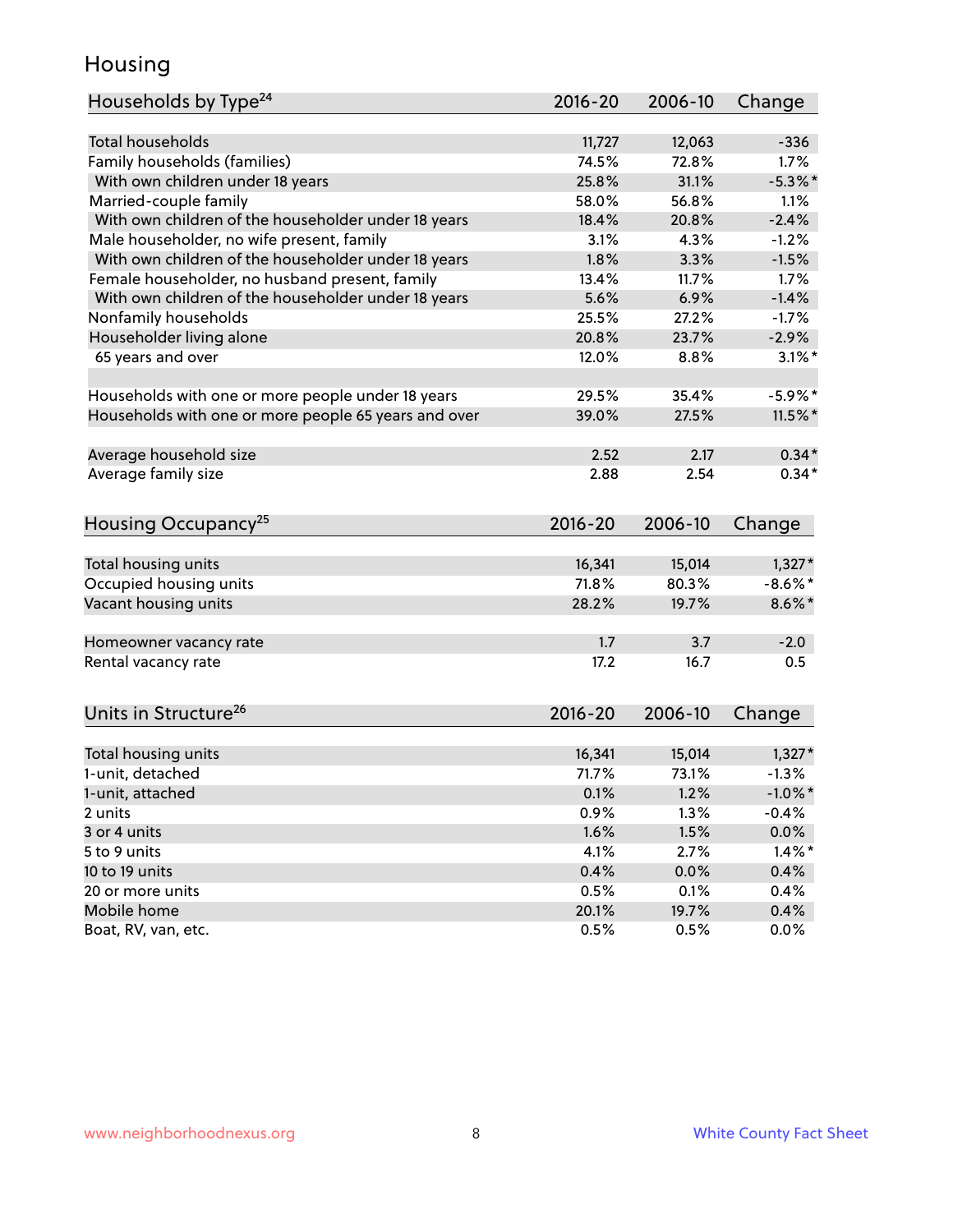# Housing, Continued...

| Year Structure Built <sup>27</sup>             | 2016-20         | 2006-10         | Change         |
|------------------------------------------------|-----------------|-----------------|----------------|
| Total housing units                            | 16,341          | 15,014          | $1,327*$       |
| Built 2014 or later                            | 1.5%            | (X)             | (X)            |
| Built 2010 to 2013                             | 3.0%            | (X)             | (X)            |
| Built 2000 to 2009                             | 28.2%           | 17.6%           | 10.6%*         |
| Built 1990 to 1999                             | 28.0%           | 29.1%           | $-1.1%$        |
| Built 1980 to 1989                             | 19.5%           | 25.2%           | $-5.7\%$ *     |
| Built 1970 to 1979                             | 10.2%           | 12.0%           | $-1.9%$        |
| Built 1960 to 1969                             | 4.6%            | 6.6%            | $-2.0%$        |
| Built 1950 to 1959                             | 1.9%            | 3.9%            | $-2.0%$        |
| Built 1940 to 1949                             | 0.3%            | 1.8%            | $-1.5%$ *      |
| Built 1939 or earlier                          | 2.9%            | 3.8%            | $-0.8%$        |
| Housing Tenure <sup>28</sup>                   | $2016 - 20$     | 2006-10         | Change         |
|                                                |                 |                 |                |
| Occupied housing units<br>Owner-occupied       | 11,727<br>76.2% | 12,063<br>76.0% | $-336$<br>0.2% |
| Renter-occupied                                | 23.8%           | 24.0%           | $-0.2%$        |
|                                                |                 |                 |                |
| Average household size of owner-occupied unit  | 2.46            | 2.19            | $0.27*$        |
| Average household size of renter-occupied unit | 2.69            | 2.11            | $0.58*$        |
| Residence 1 Year Ago <sup>29</sup>             | $2016 - 20$     | 2006-10         | Change         |
|                                                |                 |                 |                |
| Population 1 year and over<br>Same house       | 29,519          | 26,216          | $3,303*$       |
|                                                | 83.5%           | 88.9%           | $-5.4\%$ *     |
| Different house in the U.S.                    | 16.4%           | 11.1%           | $5.3\%$ *      |
| Same county                                    | 6.9%            | 6.2%            | 0.7%           |
| Different county<br>Same state                 | 9.5%<br>8.4%    | 4.9%<br>3.6%    | 4.5%*<br>4.9%* |
|                                                | 1.1%            | 1.4%            |                |
| Different state                                |                 |                 | $-0.3%$        |
| Abroad                                         | 0.1%            | 0.0%            | 0.1%           |
| Value of Housing Unit <sup>30</sup>            | $2016 - 20$     | 2006-10         | Change         |
| Owner-occupied units                           | 8,933           | 9,166           | $-233$         |
| Less than \$50,000                             | 7.4%            | 9.2%            | $-1.8%$        |
| \$50,000 to \$99,999                           | 13.2%           | 11.8%           | 1.3%           |
| \$100,000 to \$149,999                         | 15.2%           | 20.2%           | $-5.1%$        |
| \$150,000 to \$199,999                         | 20.5%           | 18.2%           | 2.3%           |
| \$200,000 to \$299,999                         | 25.4%           | 23.3%           | 2.1%           |
| \$300,000 to \$499,999                         | 14.5%           | 13.4%           | 1.1%           |
| \$500,000 to \$999,999                         | 3.3%            | 2.4%            | 1.0%           |
| \$1,000,000 or more                            | 0.6%            | 1.4%            | $-0.8%$        |
| Median (dollars)                               | 182,700         | 171,000         | 11,700         |
| Mortgage Status <sup>31</sup>                  | $2016 - 20$     | 2006-10         | Change         |
|                                                |                 |                 |                |
| Owner-occupied units                           | 8,933           | 9,166           | $-233$         |
| Housing units with a mortgage                  | 52.0%           | 60.6%           | $-8.6\%$ *     |
| Housing units without a mortgage               | 48.0%           | 39.4%           | $8.6\%$ *      |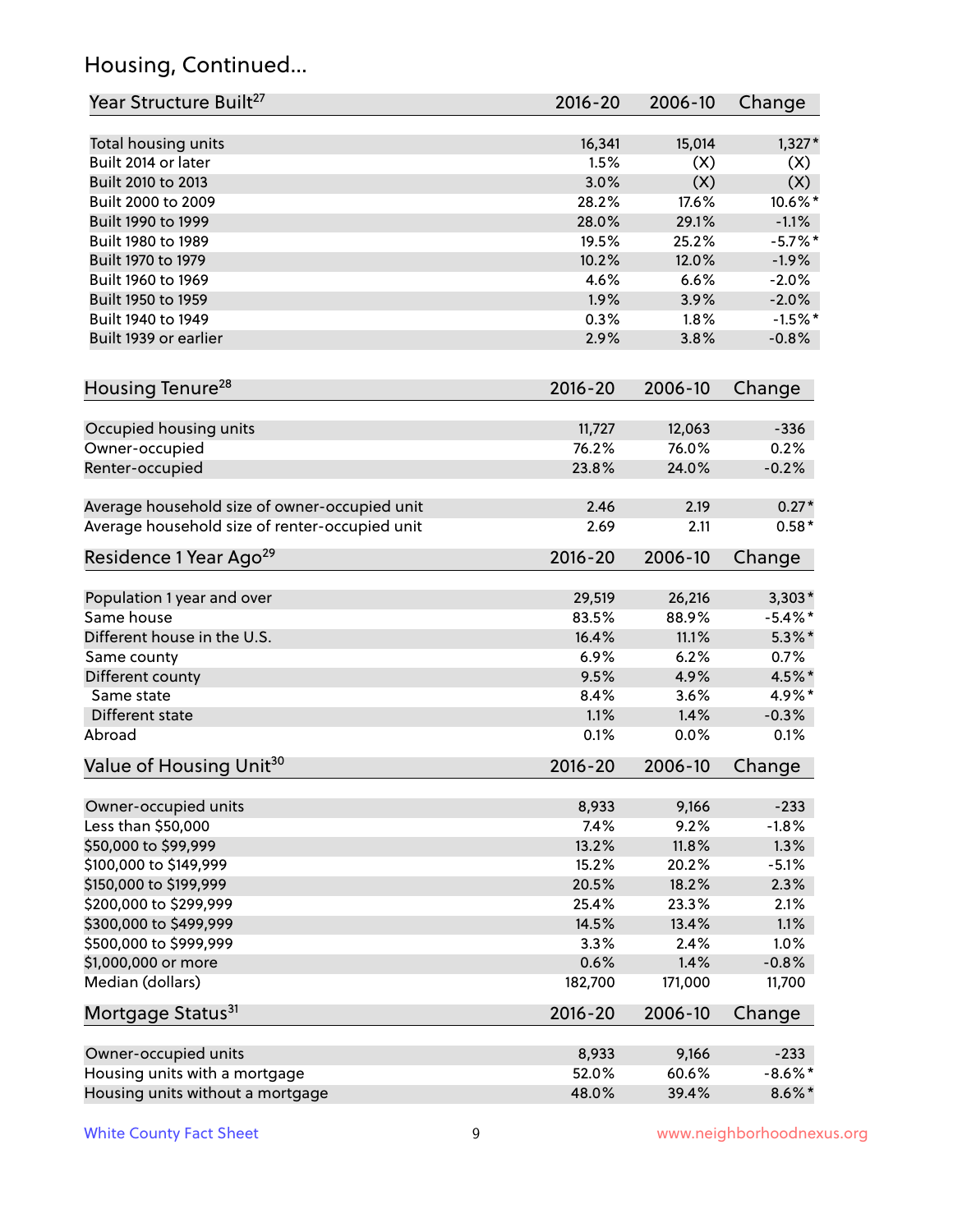# Housing, Continued...

| Selected Monthly Owner Costs <sup>32</sup>                                            | $2016 - 20$ | 2006-10 | Change      |
|---------------------------------------------------------------------------------------|-------------|---------|-------------|
| Housing units with a mortgage                                                         | 4,644       | 5,557   | $-913*$     |
| Less than \$300                                                                       | 0.0%        | 0.4%    | $-0.4%$     |
| \$300 to \$499                                                                        | 0.8%        | 2.3%    | $-1.5%$     |
| \$500 to \$999                                                                        | 29.9%       | 34.3%   | $-4.4%$     |
| \$1,000 to \$1,499                                                                    | 33.6%       | 29.9%   | 3.8%        |
| \$1,500 to \$1,999                                                                    | 25.0%       | 17.4%   | $7.6\%$ *   |
| \$2,000 to \$2,999                                                                    | 10.4%       | 13.3%   | $-2.8%$     |
| \$3,000 or more                                                                       | 0.2%        | 2.4%    | $-2.2%$     |
| Median (dollars)                                                                      | 1,232       | 1,192   | 40          |
| Housing units without a mortgage                                                      | 4,289       | 3,609   | 680*        |
| Less than \$150                                                                       | 3.5%        | 5.4%    | $-1.9%$     |
| \$150 to \$249                                                                        | 14.9%       | 18.7%   | $-3.8%$     |
| \$250 to \$349                                                                        | 27.1%       | 27.7%   | $-0.6%$     |
| \$350 to \$499                                                                        | 23.3%       | 34.9%   | $-11.6\%$ * |
| \$500 to \$699                                                                        | 24.7%       | 9.4%    | 15.3%*      |
| \$700 or more                                                                         | 6.5%        | 3.9%    | 2.6%        |
| Median (dollars)                                                                      | 376         | 341     | 35          |
| Selected Monthly Owner Costs as a Percentage of<br>Household Income <sup>33</sup>     | $2016 - 20$ | 2006-10 | Change      |
| Housing units with a mortgage (excluding units where<br>SMOCAPI cannot be computed)   | 4,632       | 5,496   | $-864*$     |
| Less than 20.0 percent                                                                | 50.0%       | 32.0%   | 18.1%*      |
| 20.0 to 24.9 percent                                                                  | 15.8%       | 17.1%   | $-1.3%$     |
| 25.0 to 29.9 percent                                                                  | 9.2%        | 14.7%   | $-5.5%$ *   |
| 30.0 to 34.9 percent                                                                  | 8.4%        | 8.5%    | $-0.1%$     |
| 35.0 percent or more                                                                  | 16.5%       | 27.7%   | $-11.2\%$ * |
| Not computed                                                                          | 12          | 61      | $-49$       |
| Housing unit without a mortgage (excluding units where<br>SMOCAPI cannot be computed) | 4,177       | 3,456   | 721*        |
| Less than 10.0 percent                                                                | 53.0%       | 47.3%   | 5.7%        |
| 10.0 to 14.9 percent                                                                  | 24.7%       | 15.6%   | $9.1\%$ *   |
| 15.0 to 19.9 percent                                                                  | 11.1%       | 11.2%   | $-0.1%$     |
| 20.0 to 24.9 percent                                                                  | 4.1%        | 5.9%    | $-1.8%$     |
| 25.0 to 29.9 percent                                                                  | 3.7%        | 3.4%    | 0.3%        |
| 30.0 to 34.9 percent                                                                  | 0.7%        | 3.4%    | $-2.7%$     |
| 35.0 percent or more                                                                  | 2.6%        | 13.2%   | $-10.6\%$ * |
| Not computed                                                                          | 112         | 153     | $-41$       |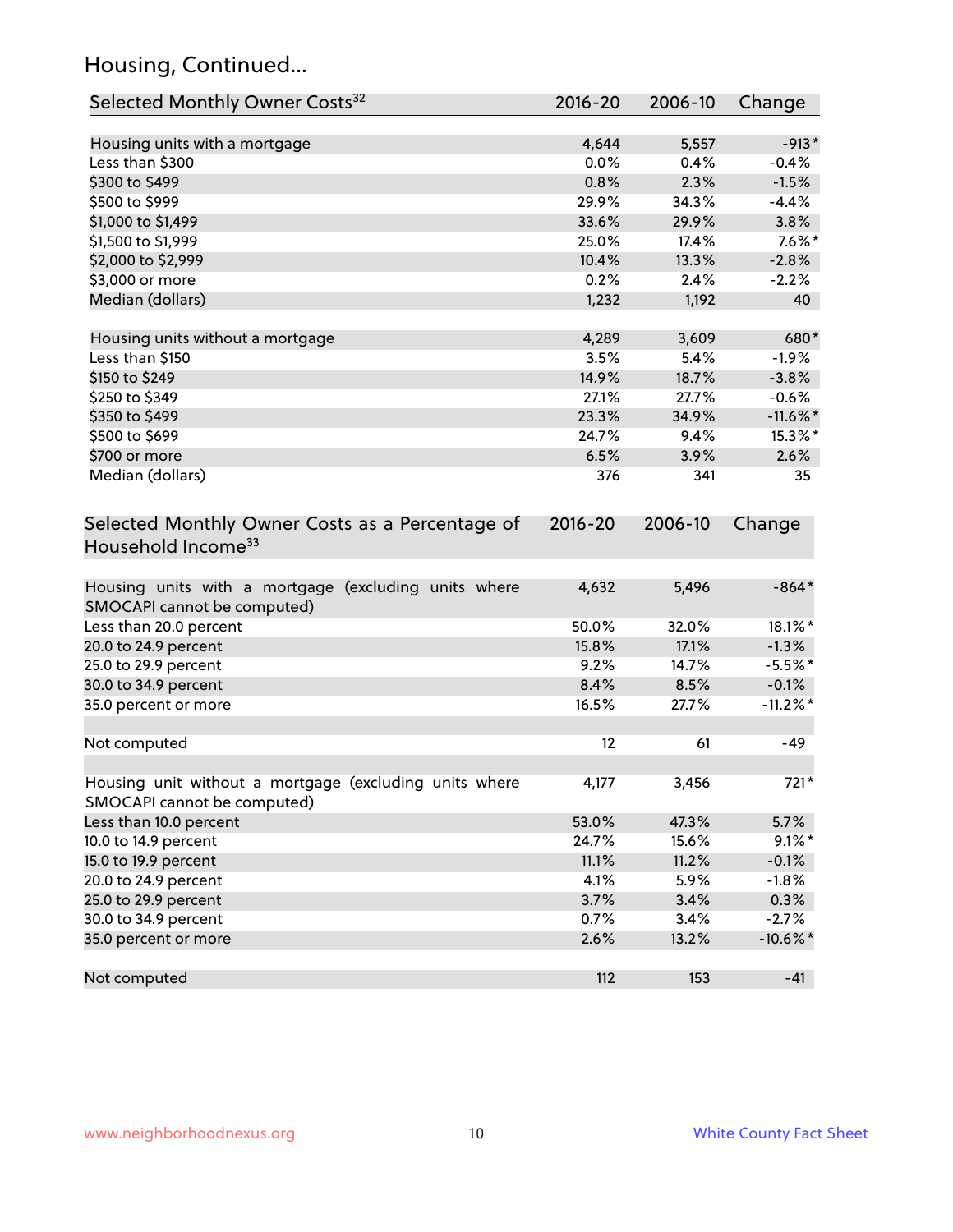# Housing, Continued...

| Gross Rent <sup>34</sup>                                                       | $2016 - 20$ | 2006-10 | Change      |
|--------------------------------------------------------------------------------|-------------|---------|-------------|
|                                                                                |             |         |             |
| Occupied units paying rent                                                     | 2,550       | 2,539   | 11          |
| Less than \$200                                                                | 0.4%        | 0.9%    | $-0.4%$     |
| \$200 to \$499                                                                 | 4.3%        | 16.3%   | $-12.0%$    |
| \$500 to \$749                                                                 | 26.1%       | 40.1%   | $-14.0\%$ * |
| \$750 to \$999                                                                 | 41.5%       | 27.6%   | 13.9%       |
| \$1,000 to \$1,499                                                             | 24.7%       | 12.3%   | 12.3%*      |
| \$1,500 to \$1,999                                                             | 1.9%        | 2.2%    | $-0.3%$     |
| \$2,000 or more                                                                | 1.1%        | 0.6%    | 0.5%        |
| Median (dollars)                                                               | 844         | 724     | $120*$      |
| No rent paid                                                                   | 244         | 358     | $-114$      |
| Gross Rent as a Percentage of Household Income <sup>35</sup>                   | $2016 - 20$ | 2006-10 | Change      |
| Occupied units paying rent (excluding units where GRAPI<br>cannot be computed) | 2,523       | 2,402   | 121         |
| Less than 15.0 percent                                                         | 14.0%       | 9.7%    | 4.3%        |
| 15.0 to 19.9 percent                                                           | 8.9%        | 10.1%   | $-1.2%$     |
| 20.0 to 24.9 percent                                                           | 22.0%       | 9.4%    | 12.7%*      |
| 25.0 to 29.9 percent                                                           | 13.0%       | 3.1%    | $9.9\%*$    |
| 30.0 to 34.9 percent                                                           | 3.3%        | 16.6%   | $-13.3\%$ * |
| 35.0 percent or more                                                           | 38.7%       | 51.1%   | $-12.4\%$ * |
| Not computed                                                                   | 271         | 495     | $-224$      |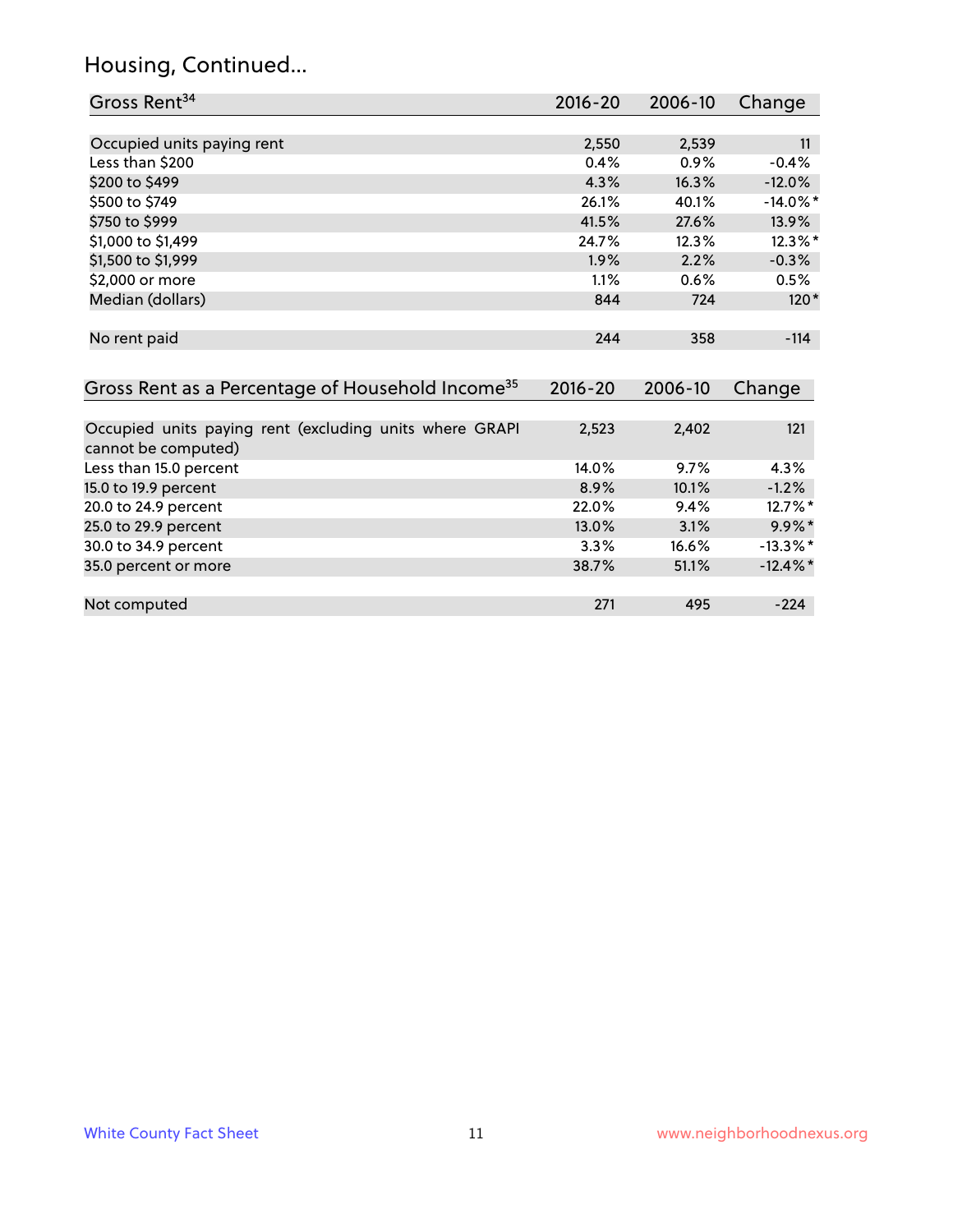# Community Involvement

| Voter Registration and Turnout <sup>36</sup> | 2020   |
|----------------------------------------------|--------|
|                                              |        |
| Active registered voters                     | 20,378 |
| Number voted in Presidential election        | 14.740 |
| Percent voted in Presidential election       | 72.3%  |

#### Transportation

| Commuting to Work <sup>37</sup>           | 2016-20     | 2006-10 | Change     |
|-------------------------------------------|-------------|---------|------------|
|                                           |             |         |            |
| Workers 16 years and over                 | 13,331      | 12,058  | $1,273*$   |
| Car, truck, or van - drove alone          | 82.9%       | 85.8%   | $-2.9%$    |
| Car, truck, or van - carpooled            | 5.3%        | 8.4%    | $-3.1%$    |
| Public transportation (excluding taxicab) | 0.1%        | 0.5%    | $-0.4%$    |
| Walked                                    | 1.7%        | 1.4%    | 0.3%       |
| Other means                               | $1.3\%$     | 0.7%    | $0.6\%$    |
| Worked at home                            | 8.7%        | 3.3%    | $5.4\%$ *  |
|                                           |             |         |            |
| Mean travel time to work (minutes)        | 28.7        | 29.7    | $-1.0$     |
|                                           |             |         |            |
| Vehicles Available <sup>38</sup>          | $2016 - 20$ | 2006-10 | Change     |
|                                           |             |         |            |
| Occupied housing units                    | 11,727      | 12,063  | $-336$     |
| No vehicles available                     | 2.5%        | 4.5%    | $-2.0\%$ * |
| 1 vehicle available                       | 29.9%       | 28.2%   | 1.7%       |
| 2 vehicles available                      | 37.1%       | 39.4%   | $-2.3%$    |
| 3 or more vehicles available              | 30.5%       | 28.0%   | 2.5%       |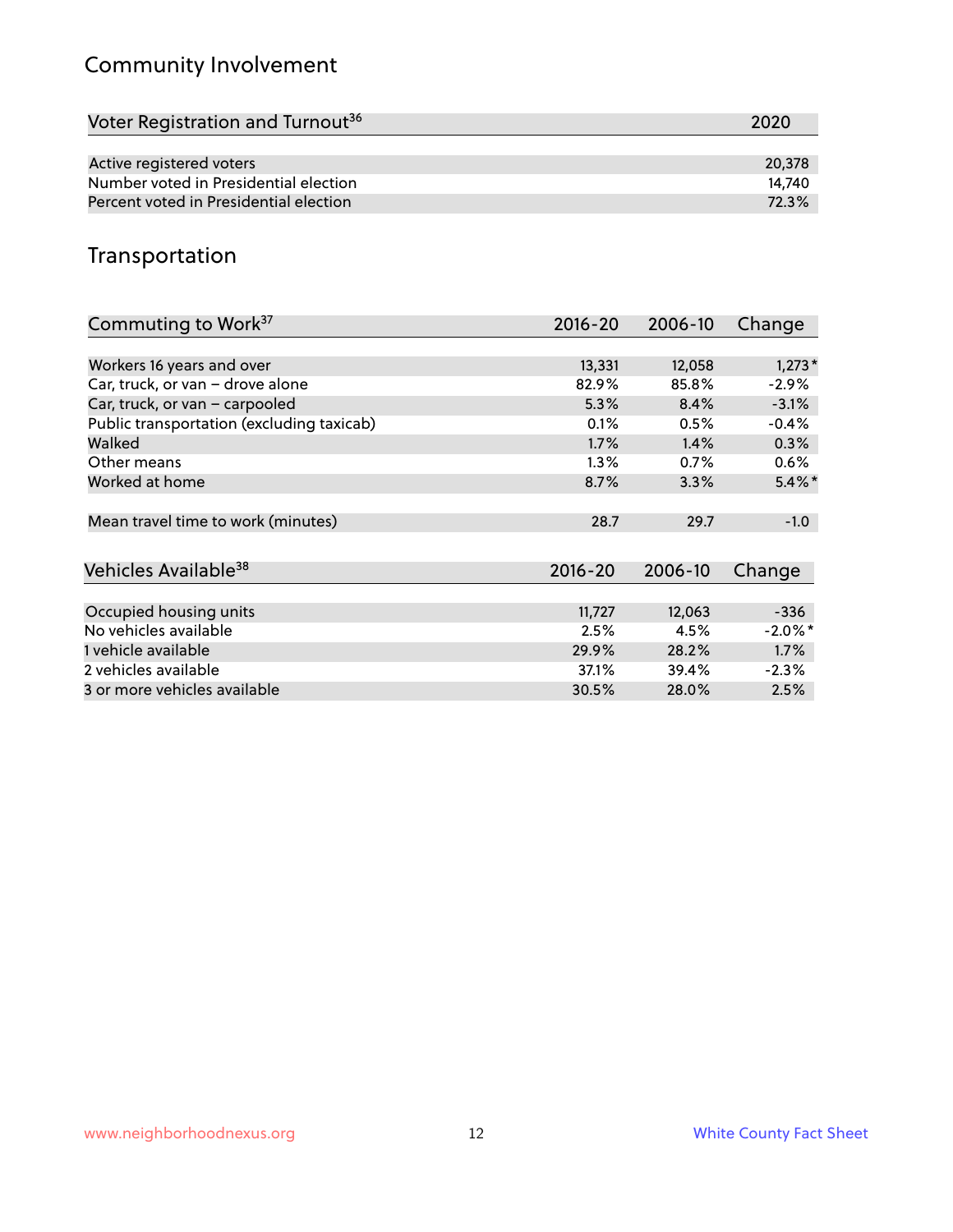#### Health

| Health Insurance coverage <sup>39</sup> | 2016-20 |
|-----------------------------------------|---------|
|-----------------------------------------|---------|

| Civilian Noninstitutionalized Population                | 29,783 |
|---------------------------------------------------------|--------|
| With health insurance coverage                          | 87.3%  |
| With private health insurance coverage                  | 67.3%  |
| With public health coverage                             | 38.3%  |
| No health insurance coverage                            | 12.7%  |
| Civilian Noninstitutionalized Population Under 19 years | 6,193  |
| No health insurance coverage                            | 8.0%   |
| Civilian Noninstitutionalized Population 19 to 64 years | 16,865 |
| In labor force:                                         | 12,170 |
| Employed:                                               | 11,871 |
| With health insurance coverage                          | 82.4%  |
| With private health insurance coverage                  | 59.9%  |
| With public coverage                                    | 5.4%   |
| No health insurance coverage                            | 17.6%  |
| Unemployed:                                             | 299    |
| With health insurance coverage                          | 59.9%  |
| With private health insurance coverage                  | 59.9%  |
| With public coverage                                    | 40.8%  |
| No health insurance coverage                            | 40.1%  |
| Not in labor force:                                     | 4,695  |
| With health insurance coverage                          | 77.3%  |
| With private health insurance coverage                  | 43.4%  |
| With public coverage                                    | 40.1%  |
| No health insurance coverage                            | 22.7%  |

# **Health Factors Most Recent** And The Control of the Control of The Control of The Control of The Control of The Control of The Control of The Control of The Control of The Control of The Control of The Control of The Contr

| Premature Death (YPLL before age 75 per 100,000 population, age-adjusted) <sup>40</sup> | 8,352.8 |
|-----------------------------------------------------------------------------------------|---------|
| Average number of Physically Unhealthy Days <sup>41</sup>                               | 4.4     |
| Average number of Mentally Unhealthy Days <sup>42</sup>                                 | 5.4     |
| Low Birthweight Births <sup>43</sup>                                                    | 5.9%    |
| Diabetes Prevalence <sup>44</sup>                                                       | 9.6%    |
| HIV Prevalence (per 100,000 population) <sup>45</sup>                                   | 78.8    |
| Rate, Deduplicated ER Visits for Asthma, Ages 0-17 <sup>46</sup>                        | 393.6   |